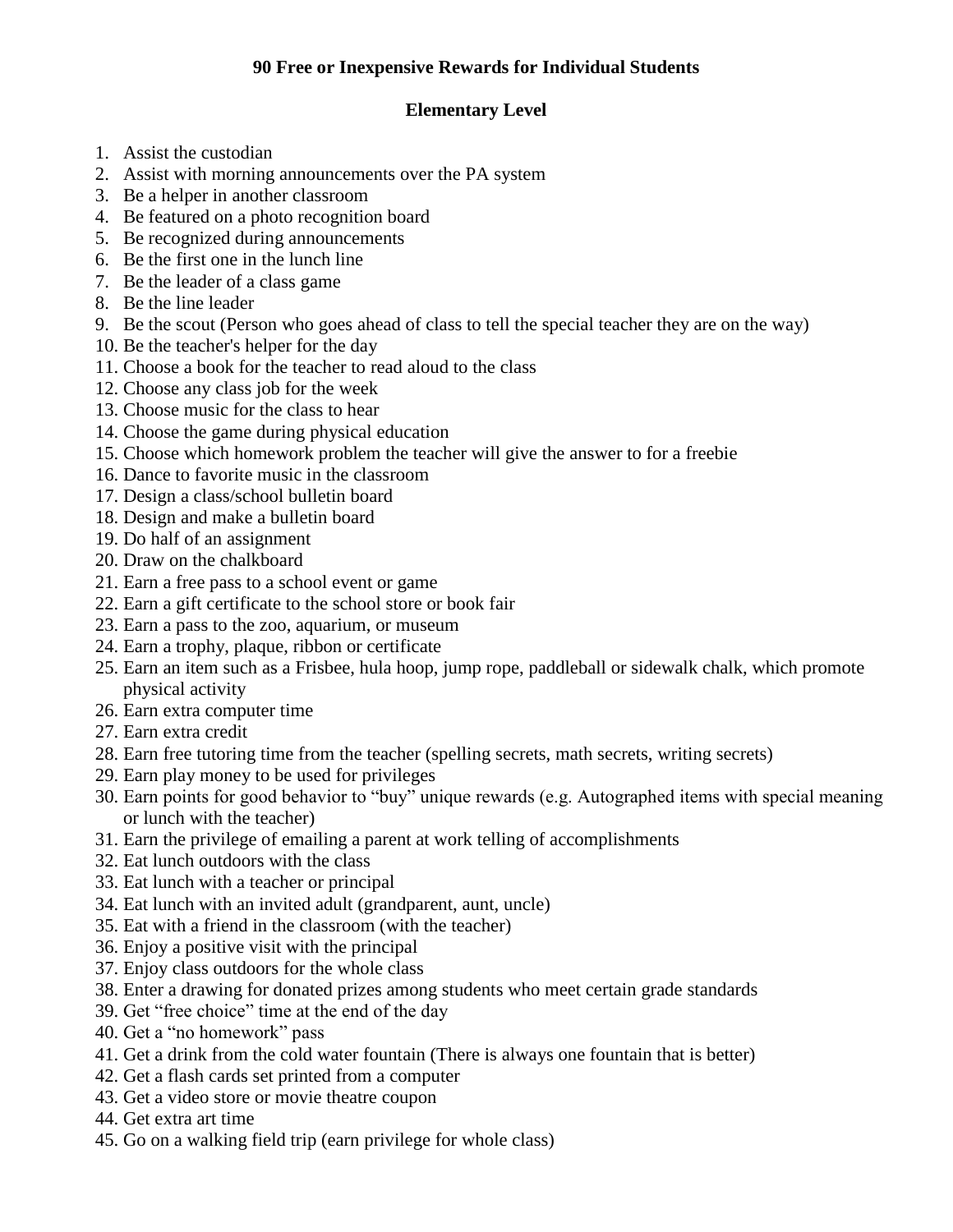- 46. Go to the library to select a book to read
- 47. Have a drawing lesson
- 48. Have a free serving of milk
- 49. Have a teacher read a special book to the entire class
- 50. Have an extra recess
- 51. Have teacher share a special skill (e.g. Sing)
- 52. Have the teacher make a positive phone call home
- 53. Help in a lower level class
- 54. Keep a stuffed animal at desk
- 55. Learn how to do something special on the computer- like graphics or adding sound
- 56. Listen to music while working
- 57. Listen with a headset to a book on audiotape
- 58. Make deliveries to the office
- 59. Name put on scrolling marquee with a specific message "Emily Jones says smile and eat your veggies."
- 60. Operate the remote for a PowerPoint lesson
- 61. Pick a game at recess that everyone plays including the teacher
- 62. Play a computer game
- 63. Play a favorite game or puzzle
- 64. Read a book to the class
- 65. Read morning announcements
- 66. Read outdoors
- 67. Read to a younger class
- 68. Receive a "mystery pack" (gift-wrapped items such as a notepad, folder, puzzle, sports cards, etc.)
- 69. Receive a 5-minute chat break at the end of the class or at the end of the day
- 70. Receive a note of recognition from the teacher or principal
- 71. Receive a plant, seeds and a pot for growing
- 72. Receive art supplies, coloring books, glitter, bookmarks, rulers, stencils, stamps, pens, pencils, erasers and other school supplies
- 73. Receive verbal praise
- 74. Select a paper back book to take home to read from the teacher's personal library
- 75. Sit at the teacher's desk for the day or a set amount of time
- 76. Sit next to the teacher during story time
- 77. Sit with a friend at lunch, assembly, etc.
- 78. Take a free homework pass
- 79. Take a trip to the treasure box (non-food items such as water bottles, stickers, key chains, temporary tattoos, yo-yo's, bubbles, spider rings, charms and pencil toppers)
- 80. Take care of the class animal
- 81. Take class animal home for school vacation time
- 82. Take home a class game for a night
- 83. Teach the class a favorite game
- 84. Teach the class a math lesson
- 85. Use colored chalk
- 86. Use the teacher's chair
- 87. Walk with a teacher during lunch
- 88. Watch a video instead of recess
- 89. Work as the Principal apprentice for 20 minutes
- 90. Work in the lunchroom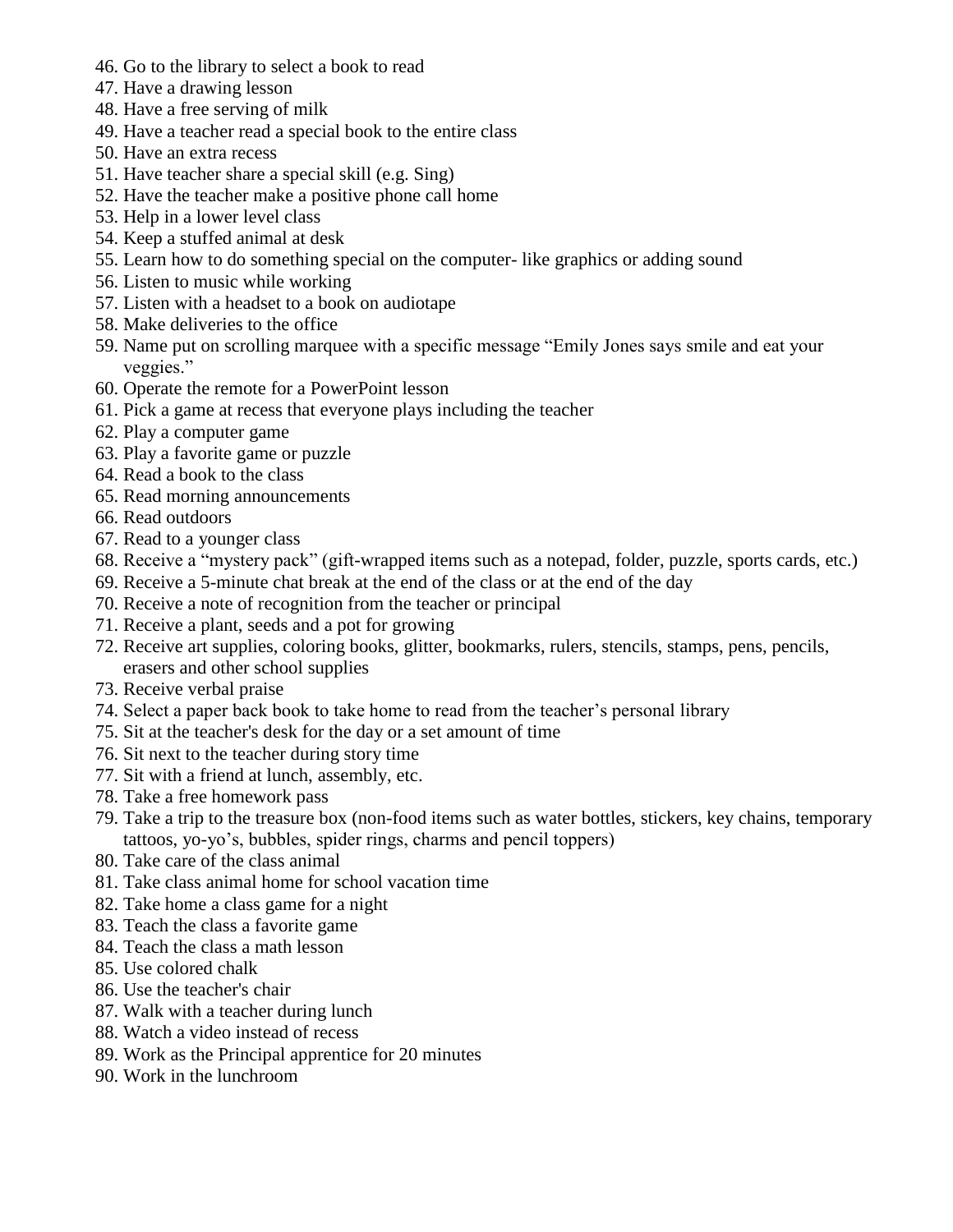# **53 Free or Inexpensive Rewards for Individual Students**

#### **Secondary Level**

- 1. Adult volunteers to write a job recommendation for the student
- 2. All school party on the weekend with different venues for all interests: (students with zero ODR's get to come) Have parents sponsor and chaperone:
	- a. Dance area
	- b. Basketball area
	- c. Game board area
	- d. Conversation pit
	- e. Graffiti wall (piece of sheetrock painted white with sharpies of various colors)
	- f. Karaoke area
	- g. Computer animation area
- 3. Assisting Coach for any sport
- 4. Assisting PTO to develop ways to reward teachers who go out of their way to help students
- 5. Chance to go to grade school and teach students about a topic of interest
- 6. Choosing to do a PowerPoint for the class on a particular subject of interest
- 7. Choosing what assignment the class does for homework
- 8. Designing theme for school dance, ice cream social, game night
- 9. Dress as the school mascot during a game
- 10. Earning the chance to be the water/towel person at a sporting event
- 11. Earning the chance to do stagecraft for any school performance (lights, stage design, props)
- 12. Earning the chance to scoreboard assist at a game
- 13. Eating lunch with a preferred adult
- 14. Free entrance to a dance
- 15. Free entrance to a football, basketball, etc. game
- 16. Free library pass to research a topic of interest
- 17. Getting to apprentice at one of the business partners with the school (grocery store, bank, etc.)
- 18. Getting to buzz cut a design in the principal's hair (custodians hair)
- 19. Getting to cut the principal's tie off (use loop to frame student's face on a bulletin board of fame)
- 20. Getting to duct tape the principal to the wall
- 21. Getting to scoop food at the cafeteria for a lunch period (social opportunity)
- 22. Getting to shoot a video about the school's expectations to show on CC TV
- 23. Hall pass to leave class 5 minutes early and go by the coldest water fountain
- 24. Help from an adult of choice on a class they are struggling with (Free tutoring)
- 25. Learning how to play chess
- 26. Learning how to do something of interest on the computer (animation, graphics, CAD)
- 27. Learning how to play sports even if they didn't make the team
- 28. Let student make a bulletin board in the front hall highlighting an event of choice
- 29. Make the morning announcements
- 30. Office aid for a period
- 31. Opportunity to be part of a brainstorming adult team at the school
- 32. Opportunity to eat lunch outdoors at a special table
- 33. Opportunity to eat lunch with a parent or grandparent at a special table
- 34. Opportunity to shadow business owner for a day- credit for writing about the experience
- 35. Opportunity to shadow the principal for an hour or the day
- 36. Opportunity to take care of lab animals in Science class
- 37. Opportunity to wear jeans instead of school uniform for a day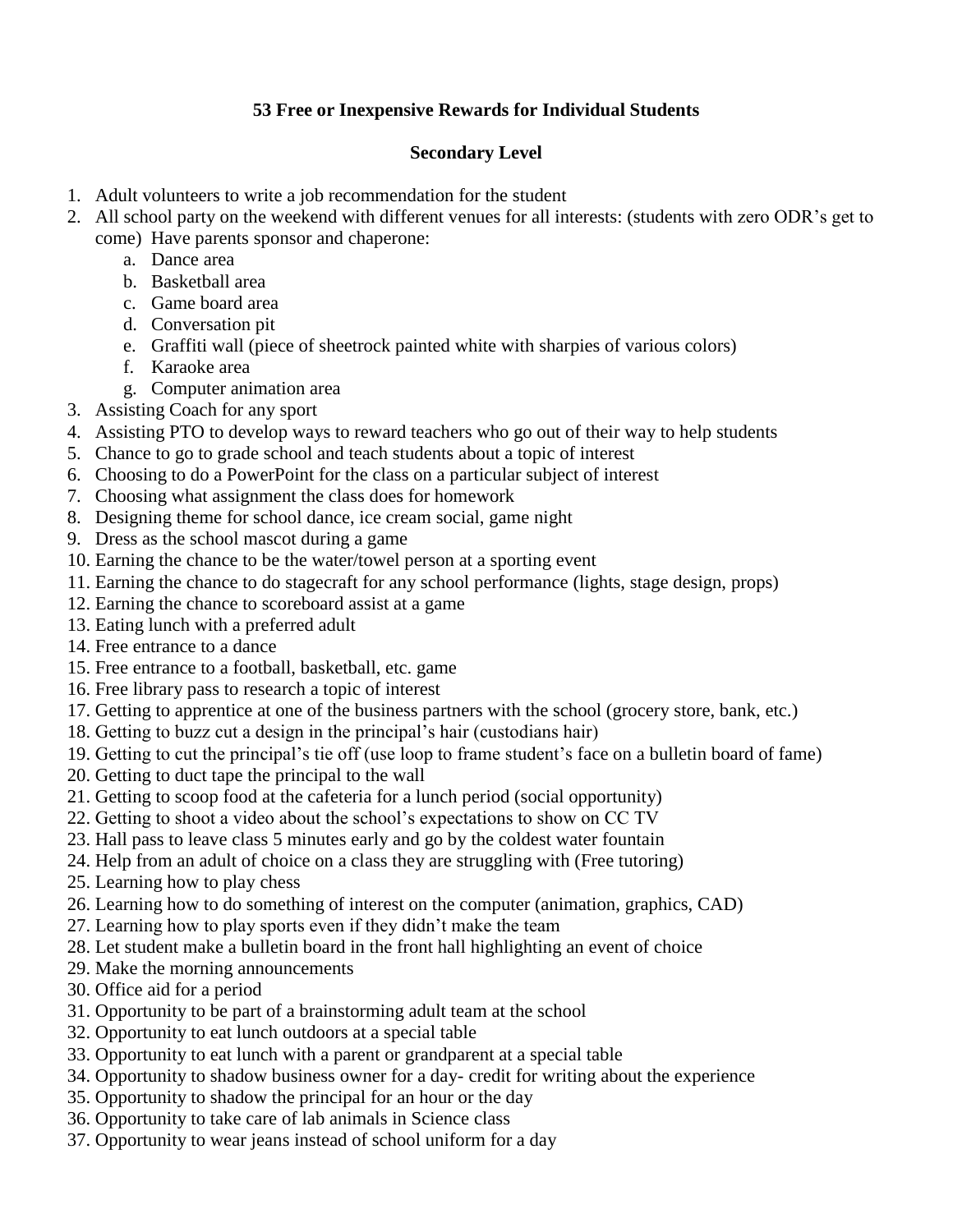- 38. Principal grills hotdogs for students who have 0 tardies in the month & this student helps
- 39. Privilege of leaving book in class overnight instead of having to lug to locker
- 40. Privilege of seeing embarrassing photo of adult that no one else sees (Senior Portrait)
- 41. Reserved seating at a school play for student and five friends
- 42. Send home a postcard about positive things the student has done this week
- 43. Serve as a student ambassador if visitors come to the school
- 44. Sit at score table in basketball game
- 45. Sit in score box at a football game
- 46. Sitting in the teacher's chair for the period
- 47. Special parking preference for a day
- 48. Special recognition at any school event- Guest DJ one song at dance etc.
- 49. Special seating at lunch table with friends
- 50. Student gets to pick which problem the teacher will make a freebie answer on homework
- 51. Student plans spirit week activity for one of the days (hat day, sunglasses etc.)
- 52. Teacher aid for special needs classroom
- 53. Teaching special needs student how to play a game